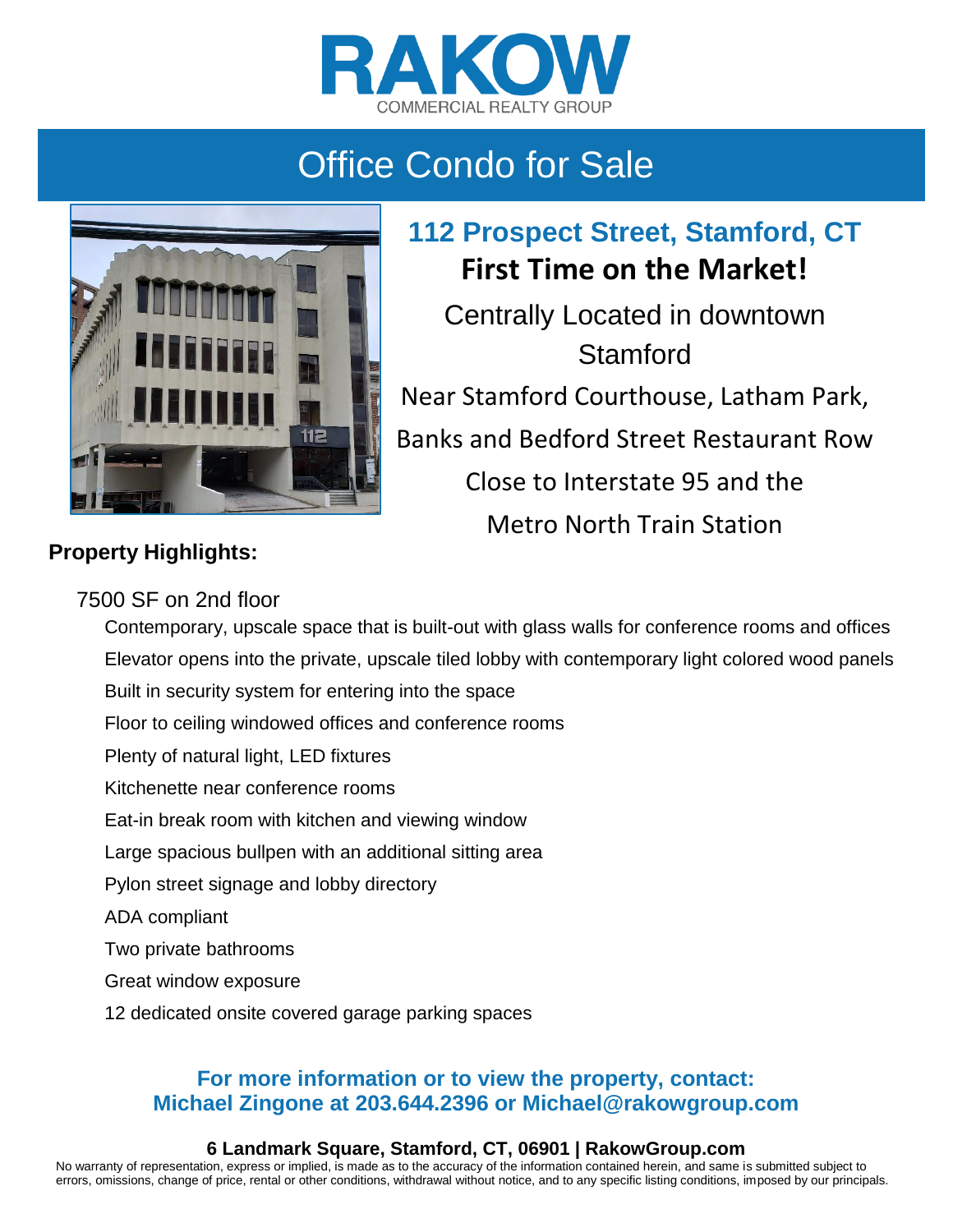

Foyer Entrance into Office



### **For more information or to view the property, contact: Michael Zingone at 203.644.2396 or Michael@rakowgroup.com**

#### **6 Landmark Square, Stamford, CT, 06901 | RakowGroup.com**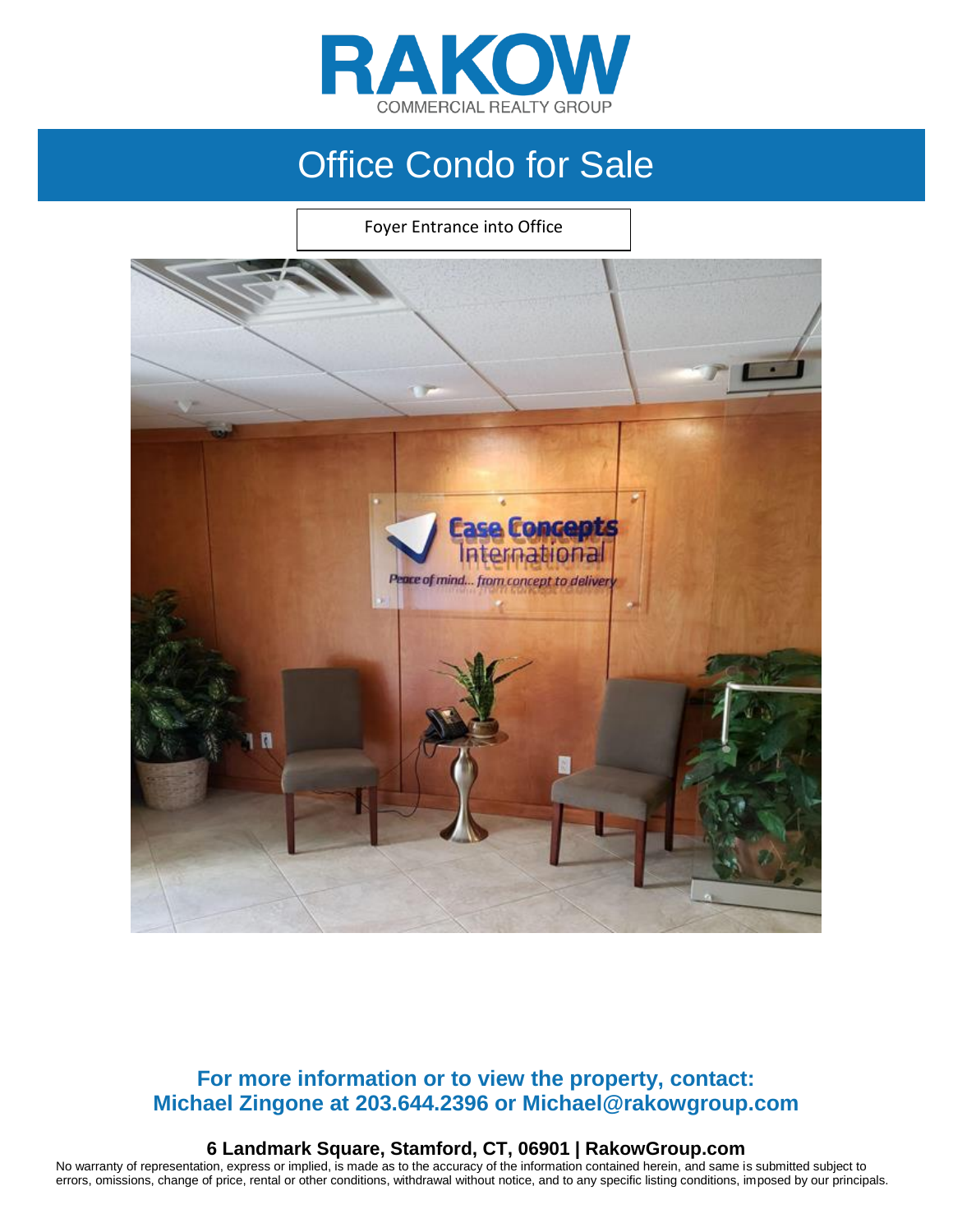

Foyer Entrance from Elevator



#### **For more information or to view the property, contact: Michael Zingone at 203.644.2396 or Michael@rakowgroup.com**

**6 Landmark Square, Stamford, CT, 06901 | RakowGroup.com**